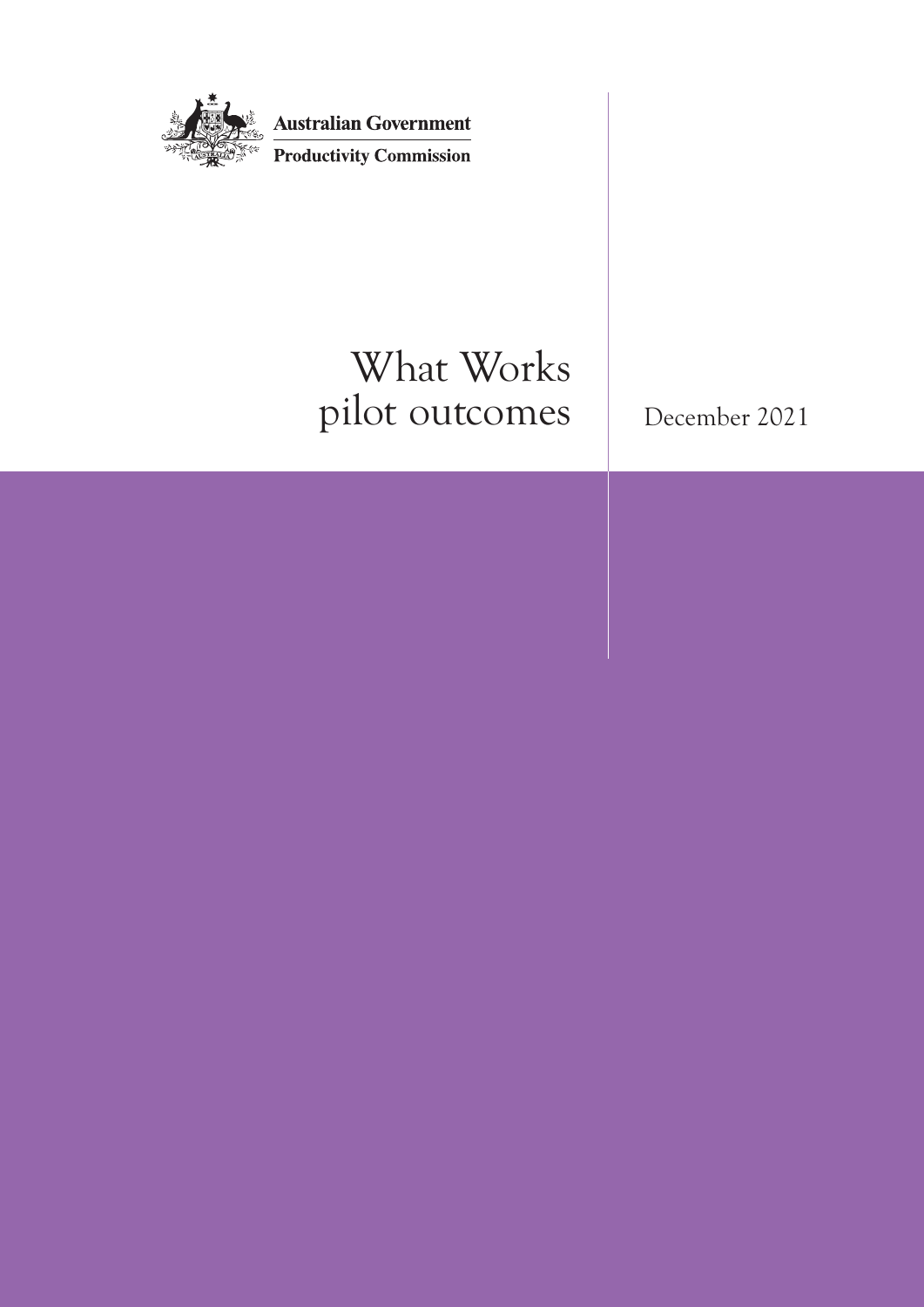### © **Commonwealth of Australia 2021**



Except for the Commonwealth Coat of Arms and content supplied by third parties, this copyright work is licensed under a Creative Commons Attribution 3.0 Australia licence. To view a copy of this licence, visit [http://creativecommons.org/licenses/by/3.0/au.](http://creativecommons.org/licenses/by/3.0/au) In essence, you are free to copy, communicate and adapt the work, as long as you attribute the work to the Productivity Commission (but not in any way that suggests the Commission endorses you or your use) and abide by the other licence terms.

### **Use of the Commonwealth Coat of Arms**

Terms of use for the Coat of Arms are available from the Department of the Prime Minister and Cabinet's website:<https://www.pmc.gov.au/government/commonwealth-coat-arms>

### **Third party copyright**

Wherever a third party holds copyright in this material, the copyright remains with that party. Their permission may be required to use the material, please contact them directly.

### **Attribution**

This work should be attributed as follows, *Source: Productivity Commission, What Works pilot outcomes*.

If you have adapted, modified or transformed this work in anyway, please use the following, *Source: based on Productivity Commission, What Works pilot outcomes*.

### **An appropriate reference for this publication is:**

Productivity Commission 2021*, What Works pilot outcomes*, Canberra.

### **Publications enquiries**

Media, Publications and Web, phone: (03) 9653 2244 or email: mpw@pc.gov.au

### **The Productivity Commission**

The Productivity Commission is the Australian Government's independent research and advisory body on a range of economic, social and environmental issues affecting the welfare of Australians. Its role, expressed most simply, is to help governments make better policies, in the long term interest of the Australian community.

The Commission's independence is underpinned by an Act of Parliament. Its processes and outputs are open to public scrutiny and are driven by concern for the wellbeing of the community as a whole.

Further information on the Productivity Commission can be obtained from the Commission's website [\(www.pc.gov.au\)](http://www.pc.gov.au/).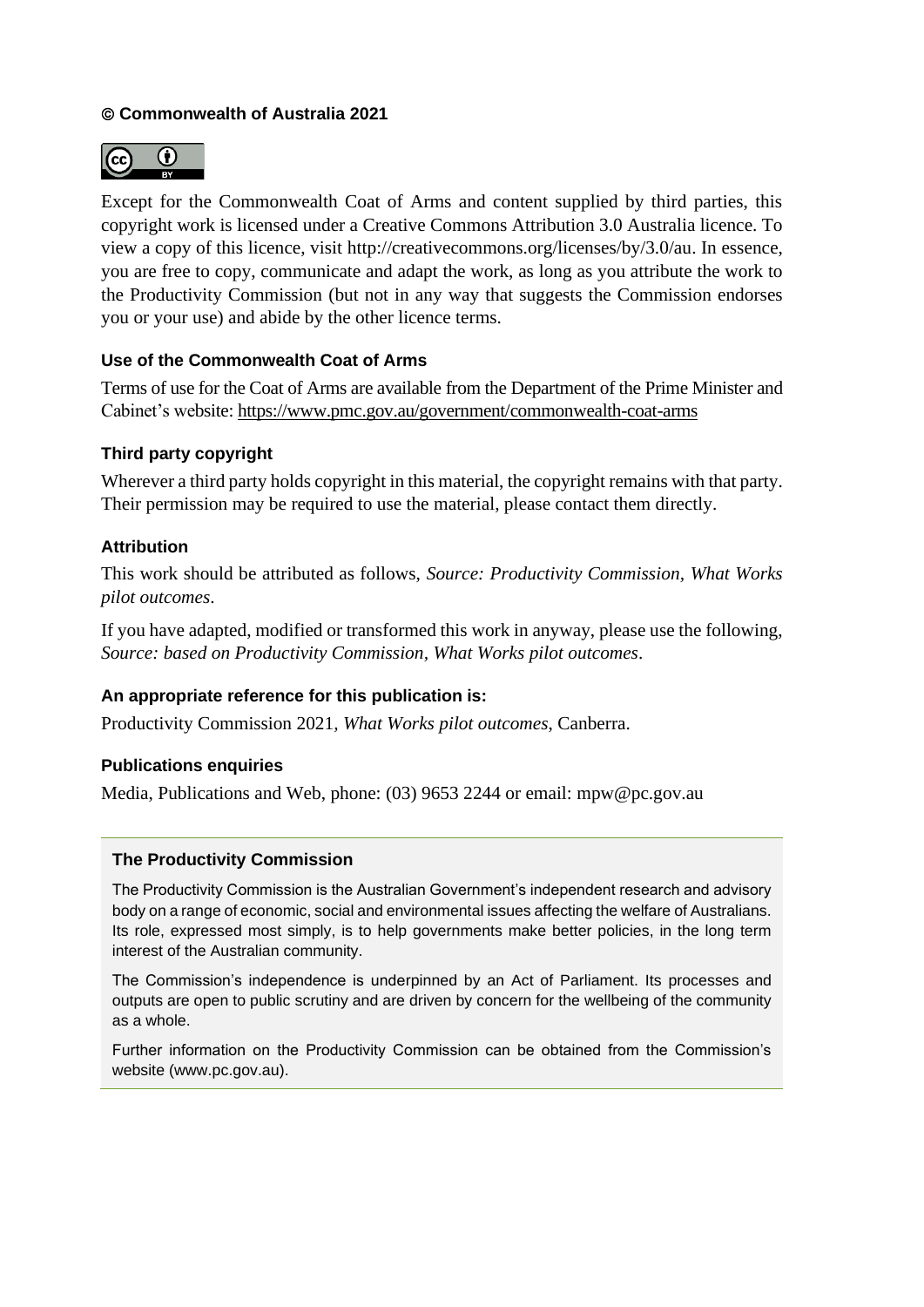# Acknowledgments

The Commission is grateful to all those who have given their time and expertise in support of the pilot of the *What Works* method.

The Commission wishes to particularly thank the Steering Committee for the Review of Government Service Provision, under the auspices of which the pilot was undertaken and the first review report was produced, and the Centre for Evidence and Implementation who provided guidance and feedback at various points throughout the process.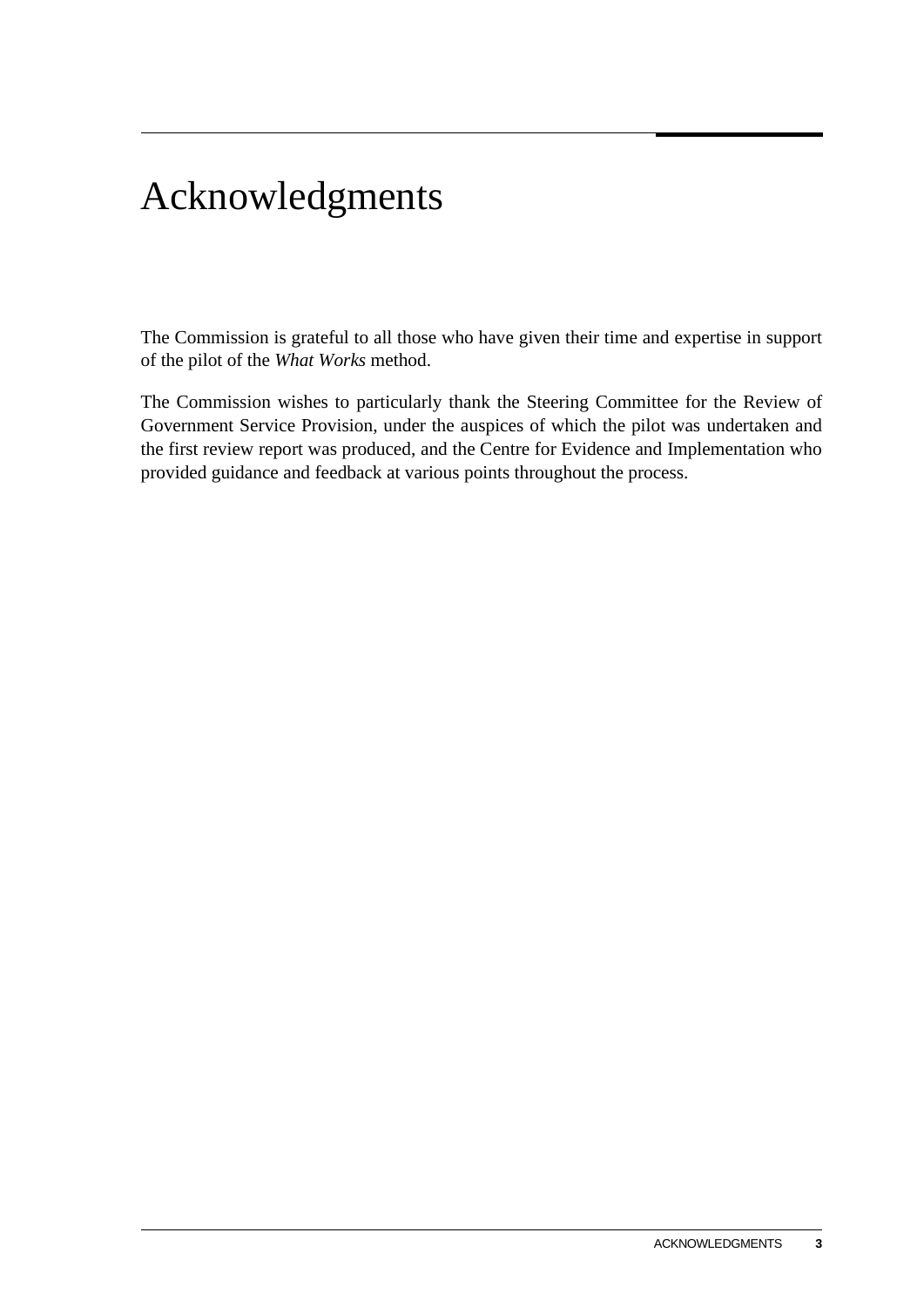# What Works pilot outcomes

## **Introduction**

The Steering Committee for the Review of Government Service Provision<sup>1</sup> agreed in 2016 to develop a reporting framework that would provide a practical approach to identify from existing research what works to improve service outcomes in areas covered by the Report on Government Services (RoGS).

Performance reporting (such as the RoGS) provides information about the delivery of outputs and outcomes, but not about how different inputs — involving government recurrent expenditure of around \$276 billion annually<sup>2</sup> — can be used to influence outcomes in service areas. Without analysis of causal links, long-term and cost-effective improvements in outcomes are only likely to be achieved through trial and error. A more rigorous and nuanced evidence base would enable governments to draw on policies, programs and interventions that work, and to learn from those that have not worked, and so deliver services more efficiently and effectively.

## **The What Works method**

After considering different approaches, the Steering Committee decided to test a specialised What Works method. This method involves using a rigorous review protocol, similar to those used for systematic evidence assessments, which outlines how to develop the research question and to gather, synthesise and report the evidence (box 1). Key aspects of the method are to:

- use existing research, drawing on national and international evidence that meets an agreed evidence standard, to identify what works and key research gaps, to target where individual evaluations may be required
- report the evidence on what works, focusing on a specific aspect of a service that is causally linked to service outcomes, and consider tangible levers for governments/policy makers/providers to directly influence service outputs and outcomes
- reveal what doesn't work (to prevent 're-inventing the wheel')
- include, where possible, the costs and benefits for what works.

<sup>&</sup>lt;sup>1</sup> The Steering Committee has 22 members from central agencies across Commonwealth, State and Territory Governments. It collects and publishes data enabling ongoing comparisons of the efficiency and effectiveness of Commonwealth and State government services, including intra-government services.

<sup>2</sup> Steering Committee for the Review of Government Service Provision (SCRGSP) (2021) *Report on Government Services*, Part A section 1 [https://www.pc.gov.au/research/ongoing/report-on-government](about:blank)[services/2021/approach/performance-measurement.](about:blank)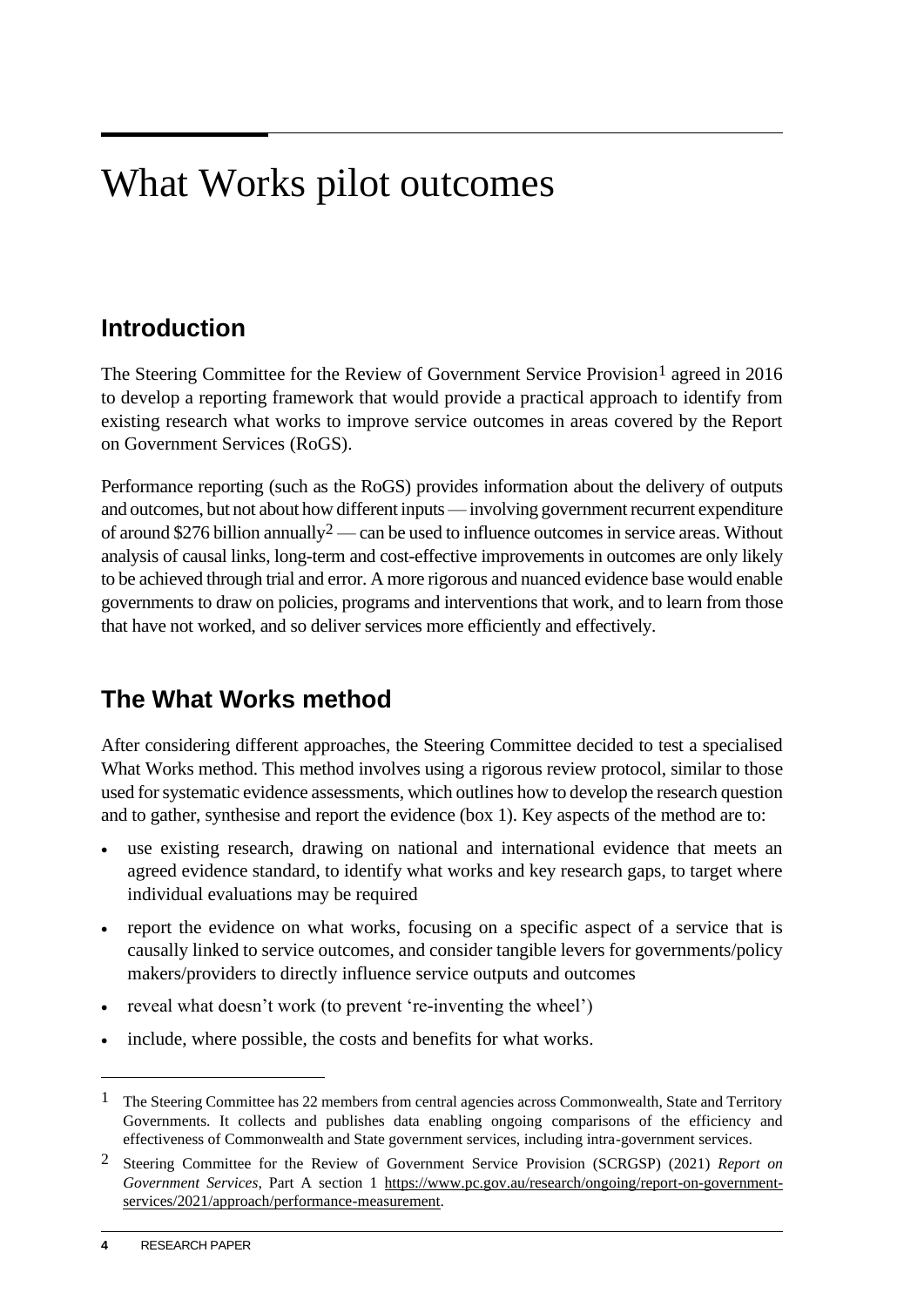### Box 1 **What Works Review Protocol**

The Protocol contains the following steps:

- develop a structured research question: define the scope of the review
- set inclusion/exclusion criteria and search strategy: refine the search and information repositories to be searched
- screen literature: apply inclusion/exclusion criteria and remove duplicate studies
- extract evidence: record material relevant to the review question
- assess evidence (for effectiveness studies): assess the robustness of the studies
- synthesise evidence: provide a narrative synthesis of the evidence coverage (and identify gaps), the findings and their implications, and areas for further research
- communicate findings: through written reports and other media
- follow up: monitor whether findings have been used, and implications for future studies.

*Source*: SCRGSP (2018). *What Works Review Protocol*, Productivity Commission, Canberra.

The approach involved the Productivity Commission (in its role as secretariat to the Steering Committee) piloting two types of reviews — an effectiveness review and a scoping review<sup>3</sup> — to test the feasibility and usefulness of the What Works method. An effectiveness review examines whether one intervention is more effective than another or no intervention, and is typically used where an intervention is thought to cause a change or have an impact on a target group. Where little is known about a topic a scoping review is appropriate, which looks at what is known about an issue in a particular area.

The effectiveness review — published in October  $2018<sup>4</sup>$  — considered interventions to support carers of people with dementia to prevent or delay entry into residential aged care. The review identified 44 randomised controlled trials of interventions, of which 26 were from studies assessed as high-quality. Only three of these 26 interventions were found to be effective. This result prevented conclusions being drawn from the review. However, there may be value in further testing.

The topic chosen for the scoping review was to find out what is known about systems that enable the public health approach to protecting children. A consultation paper was published in 20195 and the Commission then undertook a desktop analysis of feedback on this paper, and of the literature collected using the scoping review method.<sup>6</sup> This analysis concluded

<sup>3</sup> Effectiveness reviews assess the quality of published evidence. Scoping reviews are used when there is limited evidence on a topic.

<sup>4</sup> SCRGSP (2018) *Interventions to support carers of people with dementia*, Productivity Commission, Canberra.

<sup>5</sup> SCRGSP (2019) *What is known about systems that enable the 'public health approach' to protecting children*, Productivity Commission, Canberra*.*

<sup>6</sup> The Commission completed this analysis following the cessation of the What Works pilot. Therefore, the findings were published as a Commission report, not a Steering Committee report. See Productivity Commission (2021) *Enabling the public health approach to protecting children*, *What Works*, Canberra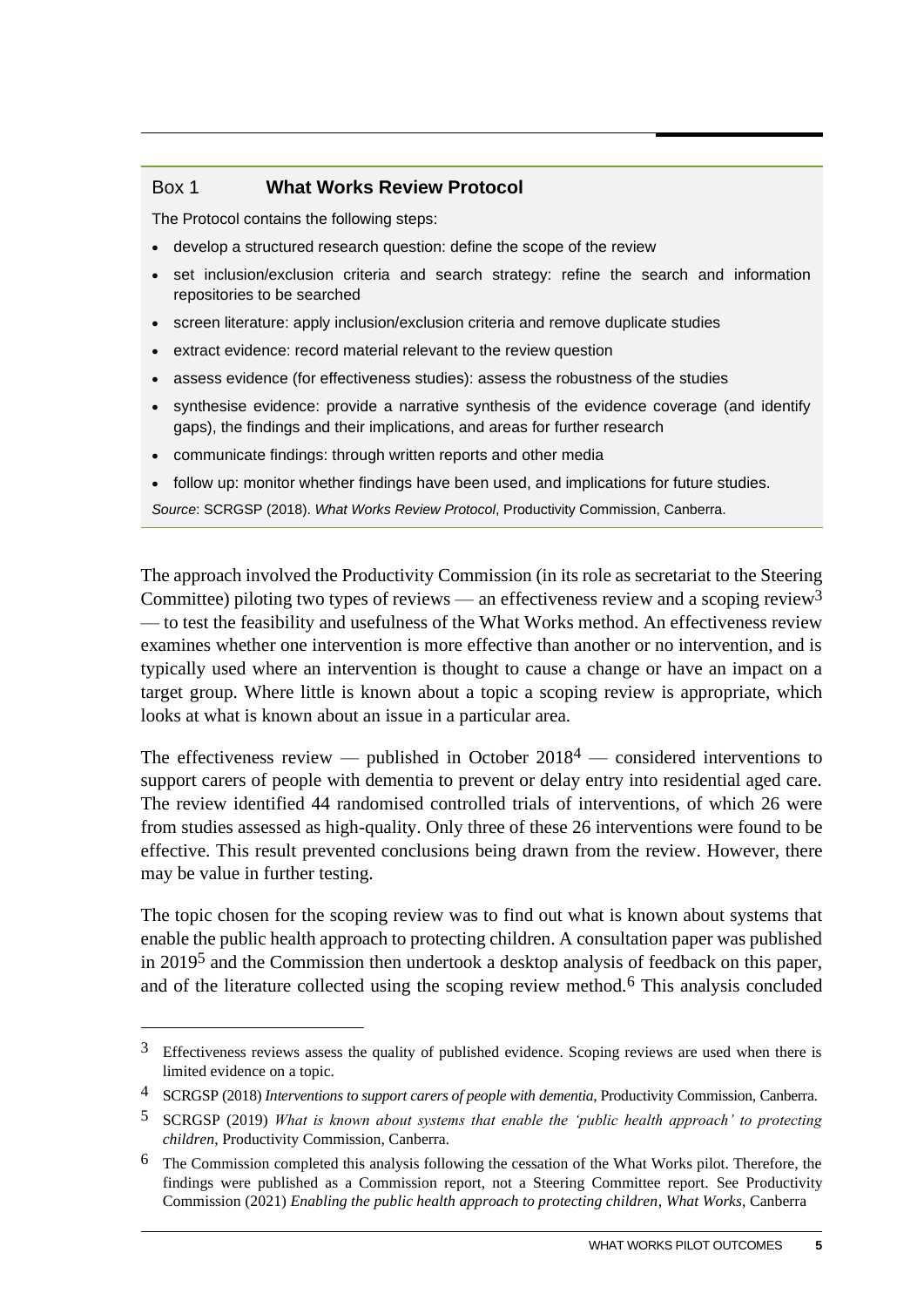that a coherent and well-communicated vision of the outcomes required from a system for protecting children is important for success. Governments must undertake wide ranging commissioning actions to turn the vision into reality, and face significant barriers in doing so. Key lessons are that governments need to adopt a systems approach to analysis, and should broaden the membership of those involved in system governance, reconfirm the vision, and improve commissioning processes.

While there have been some useful results from the two studies, the Steering Committee has decided to discontinue use of the What Works method, after considering:

- the degree to which the two pilot projects met the objectives of the What Works trial
- the benefits for policy makers, governments, service providers, researchers and clients
- the resources and capabilities required to undertake What Works reporting.

## **Lessons from the two pilot studies**

The two chosen topics were relevant, and undertaking two different types of review was appropriate in the context of a pilot process. The first (effectiveness) review produced information that was accessible to the target audience (governments, policy makers, service providers, researchers and clients) — for example, it was well received by the limited number of industry representatives who were briefed on it prior to release and two respondents to a questionnaire saw value in future development of the review.

However, using the effectiveness review method meant that only a small number of studies were sufficiently rigorous to be included. While the project identified things that 'work', they were few in number and it was difficult to identify whether the findings were scalable. The small volume of evidence from Australia limited the utility of the review's findings. For example, the review identified a successful case management intervention in Hong Kong, but Hong Kong has a different cultural context and aged care system. These features of the effectiveness review may have limited its usefulness for policy makers.

It was easier to maintain evidence standards in the effectiveness review, where standard tools can be used to assess peer reviewed quantitative evidence. By contrast, the limited evidence available on systems for protecting children meant that the second (scoping) review used a combination of peer reviewed literature, grey literature and feedback in response to a publicly released consultation paper. Applying the scoping review method to such a complex topic involving analysis of the systems that enable the public health approach to protecting children — led to some material that might have been useful and relevant being omitted because it was not directly linked to systems and to the public health approach. It became difficult to assimilate the various literature types (particularly when overlaying the 'systems' focus on to child protection issues) and to accord them priority. The use of qualitative evidence of differing degrees of rigour led to researchers drawing conclusions that may have appeared to be 'opinions' when in fact it was the research process itself, by bringing in less rigorous evidence that was difficult to assess, which required judgements to be made.